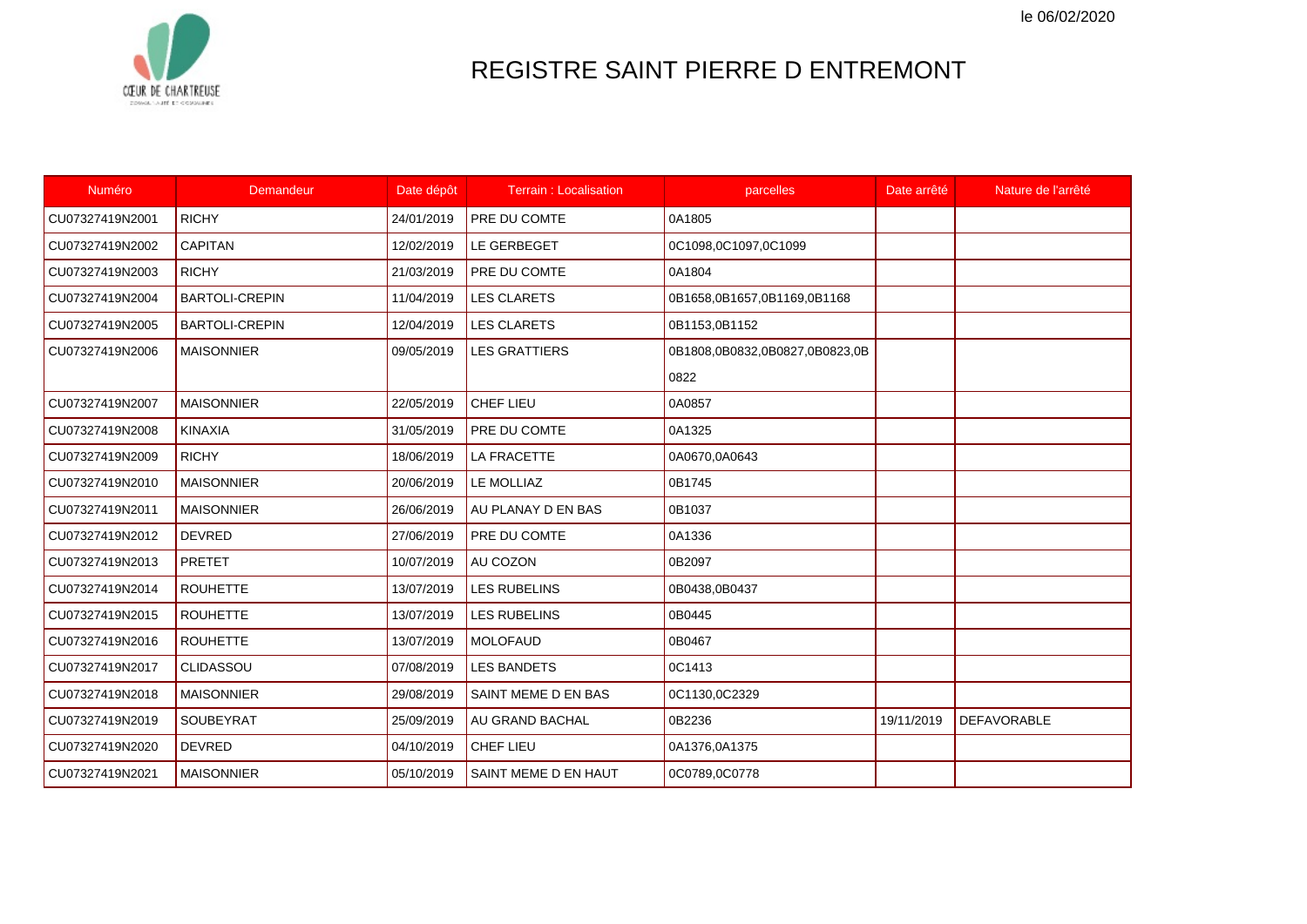| CU07327419N2022 | <b>MAISONNIER</b>         | 09/10/2019 | CHEF LIEU               | 0B2014,0B2013,0B2209,0B2210,0B |            |                  |
|-----------------|---------------------------|------------|-------------------------|--------------------------------|------------|------------------|
|                 |                           |            |                         | 2208                           |            |                  |
| CU07327419N2023 | <b>GIROUD</b>             | 23/10/2019 | LES LANCHES DES CLARETS | 0B1566,0B1565,0B1541           |            |                  |
| CU07327419N2024 | <b>MAISONNIER</b>         | 24/10/2019 | CHEF LIEU               | 0B0370                         |            |                  |
| CU07327419N2025 | <b>ROUHETTE</b>           | 29/10/2019 | LA BRONIERE             | 0B1610                         |            |                  |
| CU07327419N2026 | <b>RICHY</b>              | 08/11/2019 | PRE DU COMTE            | 0A1325                         |            |                  |
| CU07327419N2027 | MAITREHUT                 | 13/11/2019 | LE BOURNANT             | 0C1667                         |            |                  |
| CU07327419N2028 | <b>MAITREHUT</b>          | 13/11/2019 | LE BOURNANT             | 0C1665,0C1664,0C1663           |            |                  |
| CU07327419N2029 | <b>MAITREHUT</b>          | 13/11/2019 | LES ENGOLES             | 0C1661                         |            |                  |
| CU07327419N2030 | <b>MAISONNIER</b>         | 21/11/2019 | <b>LE MARTINET</b>      | 0A0989                         | 14/01/2020 | DEFAVORABLE      |
| CU07327419N2031 | PAGLIAROLI                | 14/11/2019 | <b>LES COMBETTES</b>    | 0B1779                         |            |                  |
| CU07327419N2032 | <b>FOURNIER MONTGIEUX</b> | 14/11/2019 | <b>LES COURRIERS</b>    | 0A0419                         |            |                  |
| CU07327419N2033 | <b>FOURNIER MONTGIEUX</b> | 14/11/2019 | PONT DU LAC             | 0A0404                         |            |                  |
| CU07327419N2034 | LANGLE -LACASSAGNE        | 21/11/2019 | LE VERNERAY             | 0A1503                         |            |                  |
| CU07327419N2035 | <b>RICHY</b>              | 26/11/2019 | SAINT MEME D EN BAS     | 0C2032,0C1125,0C1114           |            |                  |
| CU07327419N2036 | <b>SOUBEYRAT</b>          | 11/12/2019 | AU GRAND BACHAL         | 0B2236                         | 14/01/2020 | <b>FAVORABLE</b> |
| CU07327419N2037 | <b>FOURNIER MONTGIEUX</b> | 03/12/2019 | <b>LES COURRIERS</b>    | 0A0412,0A0411,0A0045,0A0252,0A |            |                  |
|                 |                           |            |                         | 0251,0A0104,0A0072             |            |                  |
| CU07327419N2038 | <b>FOURNIER MONTGIEUX</b> | 03/12/2019 | <b>AU PLANEY</b>        | 0A1220,0A1133,0A0279,0A0277,0A |            |                  |
|                 |                           |            |                         | 0170,0A0480                    |            |                  |
| CU07327419N2039 | <b>FOURNIER MONTGIEUX</b> | 03/12/2019 | <b>AUX GRANGES</b>      | 0A0070,0A0068,0A0064           |            |                  |
| CU07327419N2040 | <b>MAISONNIER</b>         | 16/12/2019 | PRE DU COMTE            | 0A1342                         | 20/01/2020 | <b>FAVORABLE</b> |
| CU07327420N2001 | <b>DEVRED</b>             | 23/12/2019 | <b>PIERRE GROSSE</b>    | 0B0530,0B1752                  |            |                  |

## **Statistiques**

| Type de permis                      | <b>Nombre</b> |
|-------------------------------------|---------------|
| Certificat d urbanisme Informatif   | 37            |
| Certificat d urbanisme opérationnel |               |